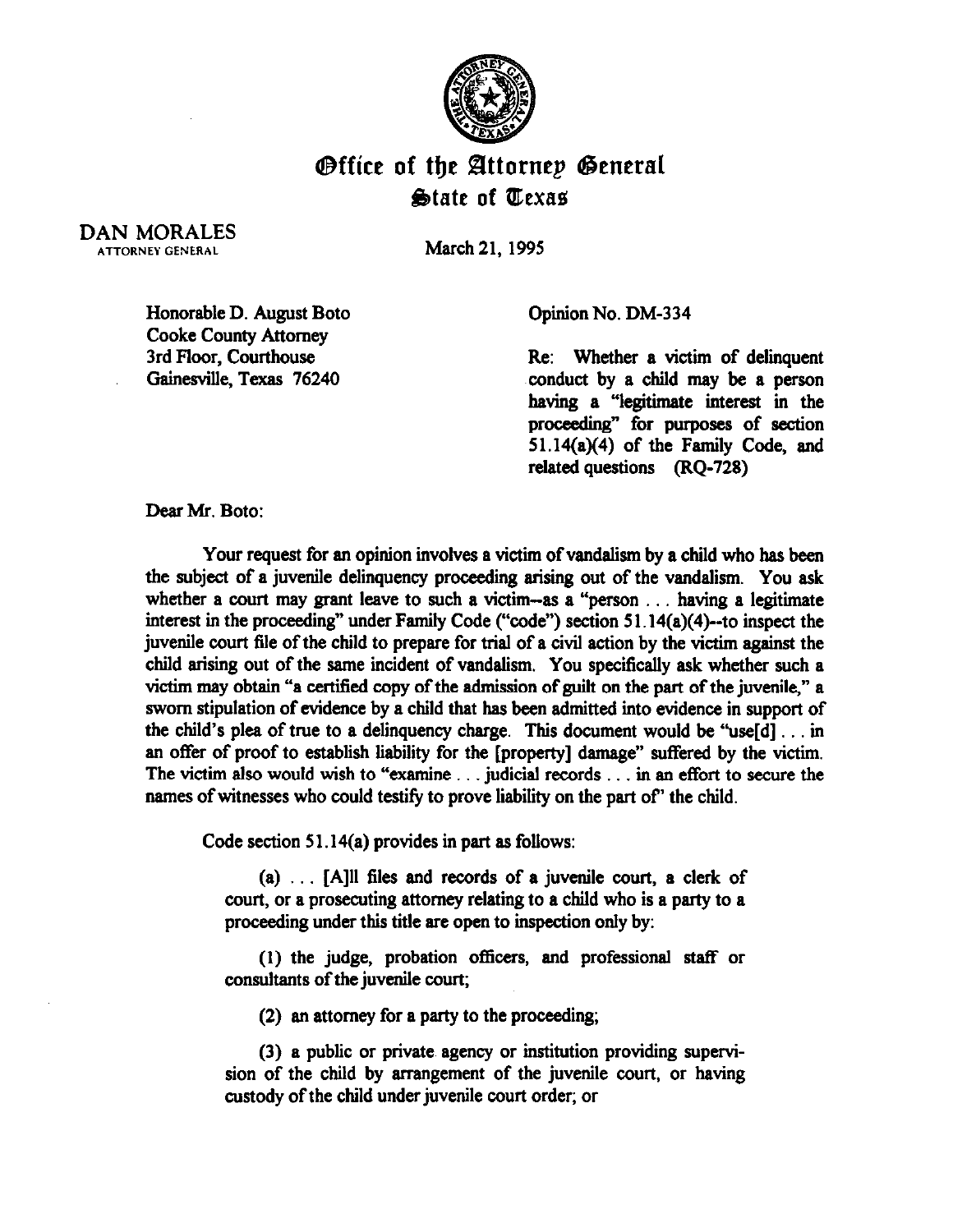**(4)** with leave of juvenile court, any other *person,* agency, or institution *having a legitimate interest in the proceeding or in the* work of the court. [Emphasis added.]

The code does not define what such a "legitimate interest" would be. We believe, however, that a person's interest in access to juvenile records and files would not be "legitimate" if the person's purposes for seeking access were inconsistent with the purposes of code title 3, which deals with delinquent children and children in need of supervision. In this regard, we will consider section 51.14 in connection with code section 5 1.13, which provides in part as follows:

> (a) An order of adjudication *or* disposition in a proceeding under this title is not a conviction of crime, and does not impose any civil disability ordinarily resulting from a conviction or operate to disqualify the child in any civil service application or appointment.

> (b) The adjudication or disposition of a child or *evidence adduced in a hearing under this title* may be used only in subsequent proceedings under this title in which the child is a party or in subsequent sentencing proceedings in criminal court against the child to the extent permitted by the Texas Code of Criminal Procedure, 1965. [Emphasis added.]

One of the purposes of section  $51.13(a)$  and (b) and section  $51.14(a)$  is found in *code* section *5* 1 .Ol *: "consistent with the proieciion of the public interest,* to remove from children committing unlawful acts the taint of criminality and the consequences of criminal behavior and to substitute a program of treatment, training, and rehabilitation." Fam. Code \$51.01(3) (emphasis added). Similarly, the Texas Court of Criminal Appeals inferred that a predecessor of section  $51.13(b)$  was intended to protect children from the "odium and stigma attached to any act of youthful indiscretion which had eventuated in a prosecution." *Smith v. State*, 18 S.W.2d 1070, 1072 (1929). Thus, for example, the fact that a person has been the subject of a juvenile court proceeding generally is not admissible to discredit that person's testimony in another proceeding. *Rivas v. Slate,* 501 S.W.2d 918, 920 (Tex. Crim. App. 1973); *Smith*, 18 S.W.2d at 1072; *Carmona v. State*, 670 S.W.2d 695, 698 (Tex. App.--Texarkana 1984). *uf'd, 698* S.W.2d 100 (Tex. Crim. App. 1985). Accordingly, Texas Rule of Civil Evidence 609 makes clear that, generally, "[elvidence ofjuvenile adjudications is not admissible" to impeach a witness's credibility.

Recognizing the legislature's intention to protect a person from the permanent stigma of an adjudication of delinquency, we also recognize that such protection is not absolute but must be "consistent with the protection of the public interest." Fam. Code § 51.01(3). In Texas, minors generally are civilly liable for their own tortious conduct. *E.g., Chandler v. Deaton, 37 Tex. 406 (1872-1873). Furthermore, section 33.01 of the* code provides that "[a] parent  $\dots$  is liable for any property damage proximately caused by ... the wilful and malicious conduct of a child who is at least 12 years of age but under 18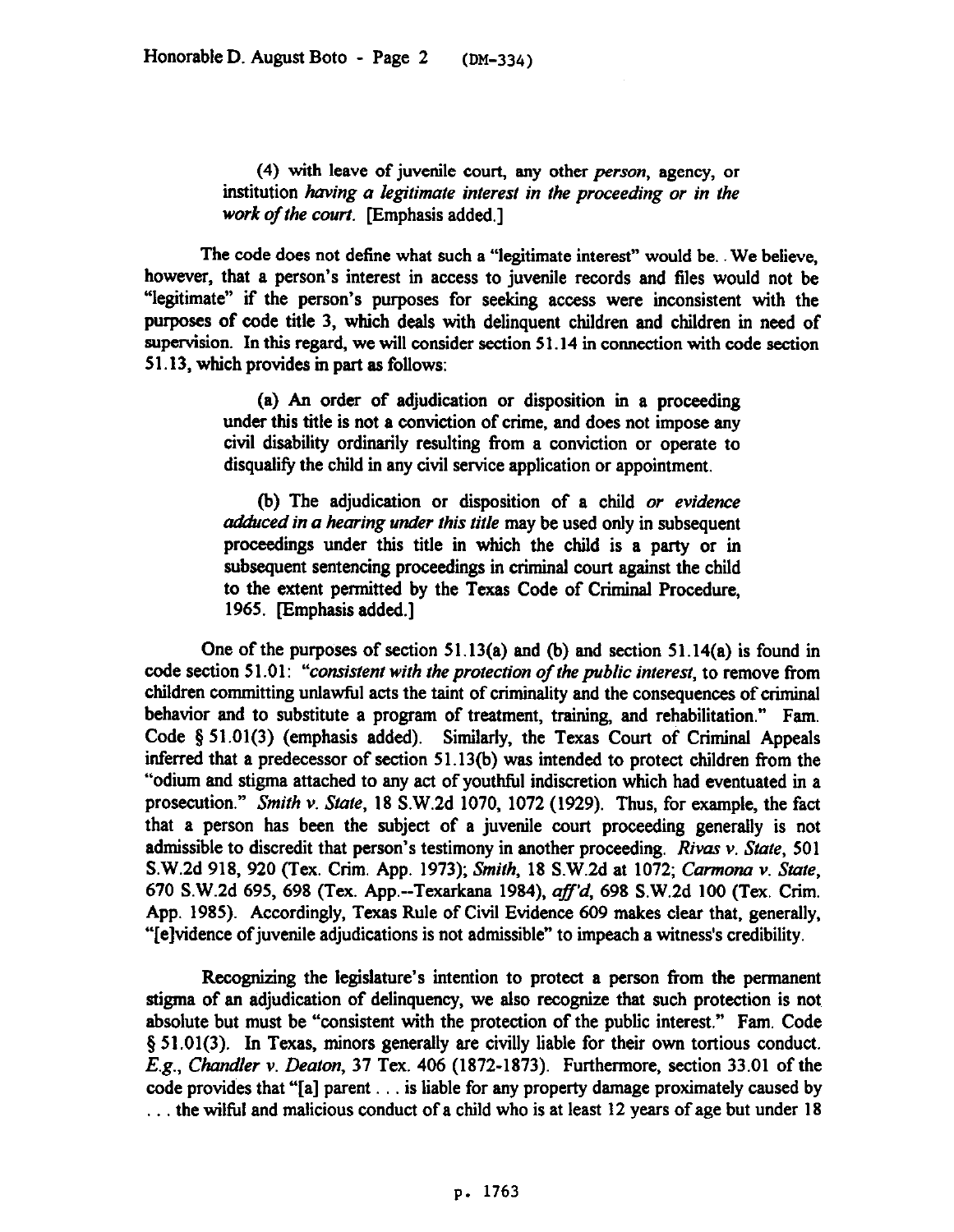years of age." The purpose of this provision and code section 33.02, which limits recovery for such damage to actual damages not exceeding \$15,000 per act, "is to protect and compensate property owners from the wiltid and malicious destruction of their property by minors." *Buie v. Longspaugh*, 598 S.W.2d 673, 675 (Tex. Civ. App.--Fort Worth 1980, writ ref d n.r.e.).

Although there is no Texas case in point, our research has uncovered cases from other states in which the reviewing court, construing similar confidentiality statutes, upheld a lower court's determination that a victim's interest in inspecting records of a juvenile proceeding was a "legitimate" or "proper" interest. One such case is *Hickey v. Eighth Judicial District Court,* 782 P.2d 1336 (Nev. 1989). There the person requesting inspection was the administrator of the estate of a boy who had accidentally killed himself with a gun his friend Chris had removed from an unlocked cabinet while being left home alone by vacationing parents. *Id.* at 1337. The administrator had filed suit in district court on behalf of the estate, alleging that Chris's parents had been negligent in leaving him home alone with access to the gun, and she also had filed a petition for inspection of Chris's juvenile records relating to the shooting incident. *Id,* The Supreme Court of Nevada held that the lower court did not abuse its discretion in determining that the estate was a person with a "legitimate interest" in juvenile court records sought in connection with the estate's pending wrongful death action arising out of the same occurrence that was the basis of the juvenile court proceeding. *Id.* at 1339.

Another *case, Daniels v. National Fire Insurance Co., 394 So.* 2d 683, 683 & nnl-2 (La. Ct. App.), *writ denied,* 397 So. 2d 806 (La. 1981), involved a plaintiff in a wrongful death action who had been admitted, as a person with a "proper interest," to a juvenile adjudication hearing arising out of the same occurrence, under a Louisiana law providing that "[tlhe wurt may admit [to a juvenile adjudication hearing] any other person who has a proper interest in the [juvenile case] proceedings or the work of the court." The Louisiana appellate court interpreted this statute as permitting the plaintiff to obtain a copy of the transcript of the hearing for use in the wrongful death action in spite of another Louisiana law providing that "juvenile records shall be confidential." *Id.* at 684. The court commented, "The shield of confidentiality was not designed and cannot be permitted to fraudulently defeat civil reparation of juvenile wrong." *Id.* at 683-84.

In another case, the reviewing court reversed a lower court's order denying access to juvenile court files sought for use in a civil suit arising out of conduct that was the subject of the juvenile proceeding. That case, Ex parte State Farm Fire & Casualty Co. v. *United States Fidelity & Guaranty Co.*, 529 So. 2d 975 (Ala. 1988), is even closer factually to the kind of situation that you inquire about than the *Hickey* and *Duniels cases*  because it involves a civil claim arising out of conduct causing property damage rather than death. There, a trial court had denied a motion by two insurance companies for access to the juvenile court files of two seventeen-year-olds whom the companies had sued for a declaration of the companies' rights and obligations under policies insuring the children. *Id.* at 975. Because the children had allegedly caused a fire and the policies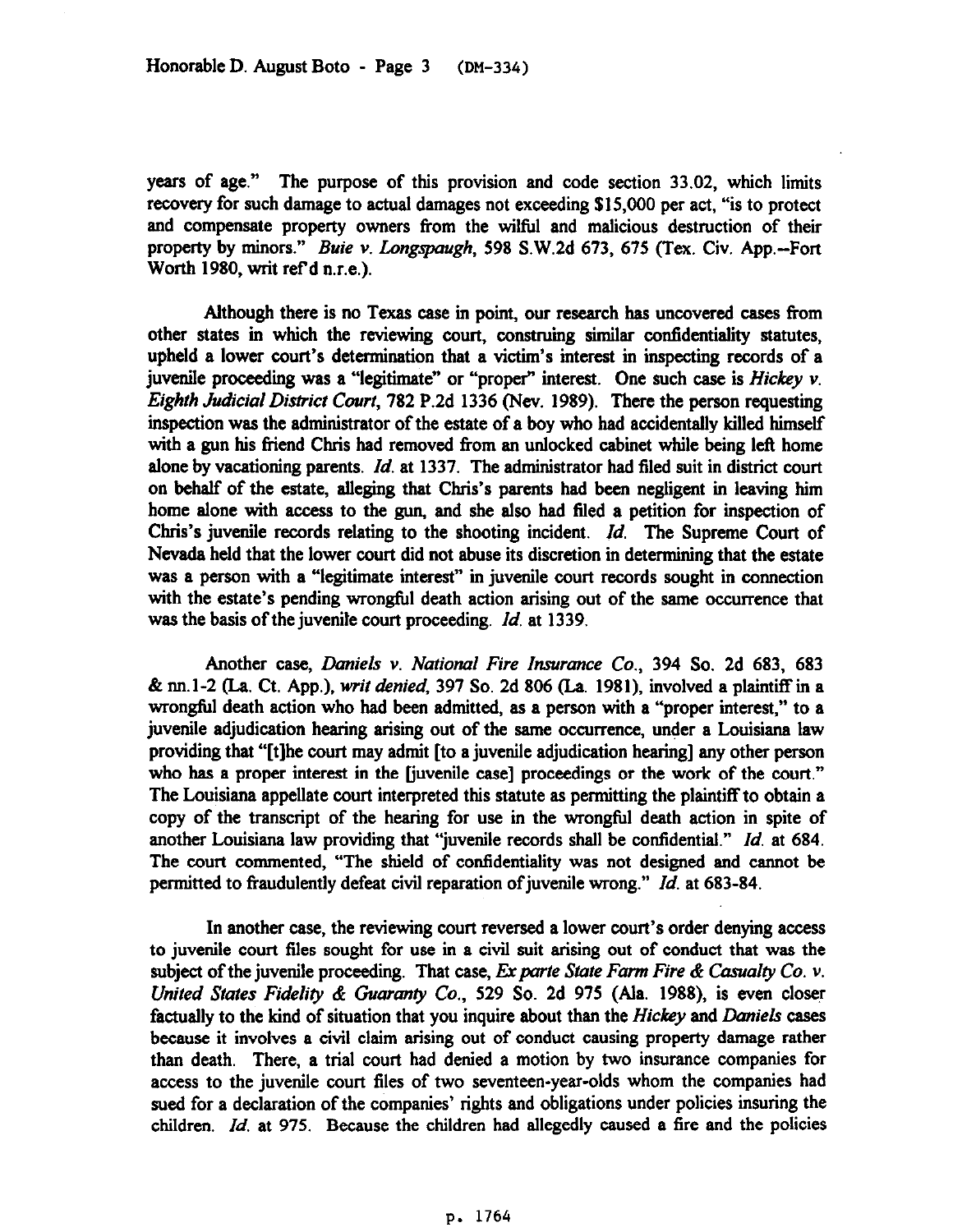excluded coverage for property damage intentionally caused by insureds older than thirteen years, the companies desired access to law enforcement records and the testimony of police and tire investigators regarding the tire in a juvenile proceeding that had adjudicated both children to be delinquent for the commission of arson. *Id.* at 975-76. The Alabama high court concluded that the confidentiality right in that state's analogue to section 51.13 must yield, *id.* at 976, when information in juvenile records and files "is essential and not otherwise reasonably available" in a civil litigant's lawsuit, *id.* at 977. The court thus implicitly held that a civil litigant, as a matter of law, is a "person... having a legitimate interest in the case," Ala. Code § 12-15-101(b)(3), to the extent that the juvenile records contain such essential and otherwise unavailable information. See 529 So. 2d at 976 (concluding that trial judge erred "as a matter of law" in denying request). The court distinguished its earlier decision in Ex parte Guerdon Industries, 373 So. 2d 322 (Ala. 1979)--which had upheld a lower court's order denying access to juvenile court files--on the ground that, there, the juvenile was not a litigant in the civil action for which access was requested. State Farm, 529 So. 2d at 976. The State *Farm court reversed the trial court's* order with instructions to review the requested records and files *in cmneru* and to make available for inspection and use at trial, in accordance with the rules of evidence, any information found to be "essential and not otherwise reasonably available in the petitioners' civil action." *Id.* at 977.

Finally, the *court* in *Wisconsin ex rel. Herget v. Circuit Court, 267* N.W.2d 309 (Wis. 1978), adopted a standard similar to State Farm's standard of "essential and not otherwise reasonably available" as proper for determining whether to grant access to police records of a *juvenile* investigation when such records are sought in connection with a civil claim arising out of conduct that was the subject of the investigation. Herget was a proceeding by a juvenile for a writ of prohibition to determine the lower court's power to release the juvenile's police records for discovery in a civil action for damages arising from an incident of vandalism that was the subject of the police investigation and a juvenile court proceeding. *Id.* at 310-12. The Wisconsin statute at issue provided in part, "'Peace officers' records of children shall be kept separate from records of persons 18 or older and shall not be open to inspection or their contents disclosed except by order of the court."" *Id.* at 310 n.2 (quoting Wis. Stat. § 48.26(1)). The statute thus lacked any general express limitation, such as "legitimate interest," to the court's discretion to grant access to the records.<sup>1</sup> Nevertheless, the court held discovery of law enforcement records to be permissible only when "the need for confidentiality is outweighed by the exigencies of the *circumstances." Id.* at 3 17.2

<sup>&</sup>lt;sup>1</sup>Compare code section 51.14(d), which contains no general express provision for access to law enforcement files concerning a child by anyone other than the juvenile court having jurisdiction of the **child "in any** pmceedina," an *attomcy* of record in **such a proceeding, and law cnfomnent officers "when**  necessary for the discharge of their official duties." You do not ask about, and we do not consider, the **scope of this confdentiality provision.** 

*ZThe COUR in ffickry* **similarly stated as follows, in regard to the determination of whether a**  person has a "legitimate interest" in the disclosure of juvenile court records: "In exercising its discretion,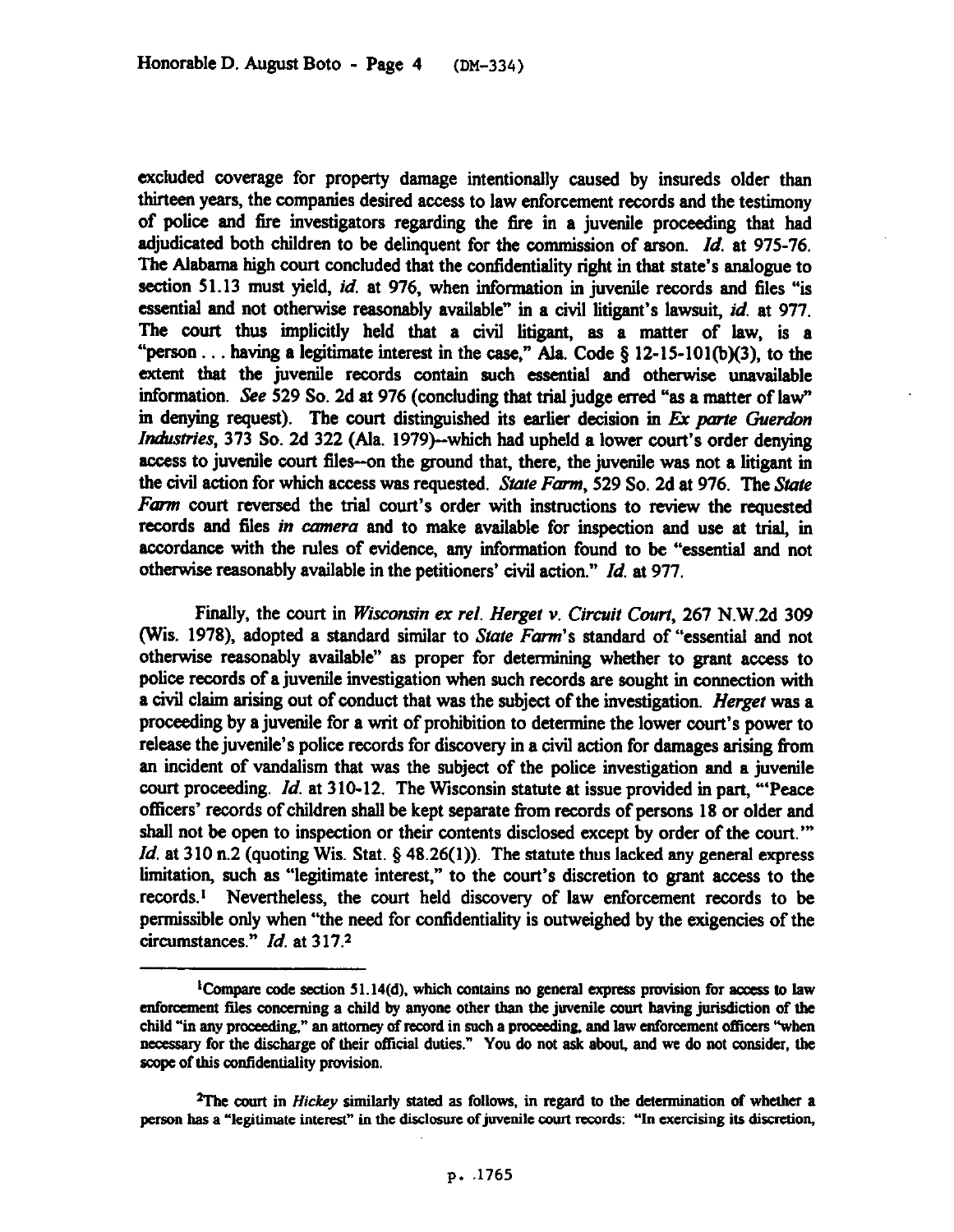The *Hergei* court then articulated procedures and standards for determining whether and how to grant access to juvenile police records. *Id,* at 317. We do not presume that the courts of this state will necessarily recognize exactly the same procedures and standards for determining whether to grant inspection of **juvenile** court records to persons with a "legitimate interest" under section 51.14(a), but we believe the procedures and standards announced in *Herget* are consistent with the policies of Texas and therefore are worthy of quotation at length as a helpfil suggestion:

> So that the court may determine plaintiffs' need for the information requested, the plaintiffs must describe to the court as specifically as possible the type of information they seek, the basis of their belief that the information is contained in the police records, the relevance of the information to plaintiffs' cause of action, the probable admissibility of the information as evidence at trial, the efforts they have made to obtain the information from other sources, and the hardship to plaintiffs' cause should the discovery order not issue. The defendant should be given the opportunity to present to the court its position wncerning disclosure of all or part of the records.

> The court must then make an *in camera* inspection of [the child's] police file.

> If the court determines that certain information contained in [the child's] police file is essential to plaintiffs' cause and cannot be obtained with reasonable effort from other sources, the court must then determine whether plaintiffs' need for that information outweighs society's interest in protecting its confidentiality. In making this determination the your must balance two private and two societal interests: the victim's interest in recovering for the damage he has suffered and the juvenile's interest in rehabilitation and avoiding the stigma of revelation; the redress of private wrongs through private litigation and the protection of the integrity of the juvenile justice system.

> If, after balancing these interests, the  $\dots$  court determines that certain information should be disclosed, the court must carefully **tailor its discovery** order to permit disclosure of only that **information. The trial court shall make a record of the reasons for its**

**<sup>(</sup>footnote continued)** 

**the . court must balanoz the need of the requesting patty for the rozords against the interests of society**  in keeping confidential certain juvenile court records. See Ex Parte State Farm Fire and Cas. Co., 529 **So.Zd 975 (Ala. 1988)." 782 P.2d at 1339.**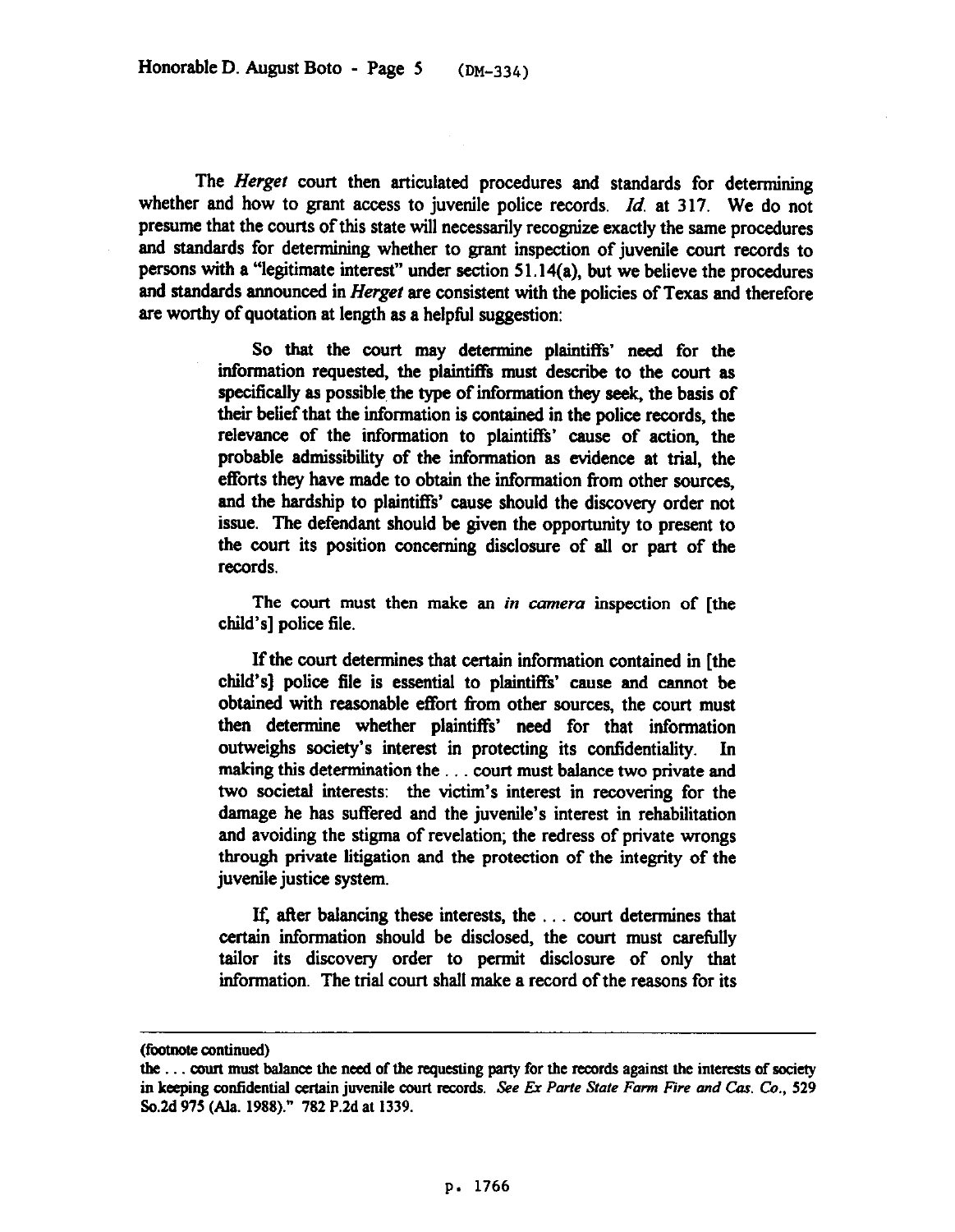determination to allow or not to allow discovery, and the record shall be sealed.

## Id. (footnotes omitted).<sup>3</sup>

The consensus of similar holdings in other states convinces us that a Texas court would likely hold that in some circumstances the public policy in favor of the compensation of property owners for damages resulting from vandalism may justify a juvenile court's determination that a victim of delinquent conduct or conduct indicating a need for supervision is a "person . . . having a legitimate interest in the proceeding" under subsection (a)(4) of section 51.14. Nothing in subsection (a)(4) limits the class of persons who may have a "legitimate interest in the proceeding." As this office said in Attorney General Opinion H-264, the determination of whether a person has such an interest "rests in the sound discretion of the juvenile court." Attorney General Opinion H-264 (1974) at 2. Similarly, in *Hickey* the Supreme Court of Nevada held that Nevada's statutory analogue to code section 51.14(a)(4) "clearly vests in the  $\ldots$  court wide discretion to determine the persons 'having a legitimate interest' in juvenile court records." 782 P.2d at 1339. Because the determination of "legitimate interest" would involve the weighing of evidence and the exercise of judicial discretion, we would not be able to determine in an advisory opinion whether a particular victim would succeed in a request for access under section 51.14(a)(4).

Next you ask whether the phrase "open to inspection only by [the persons and entities set forth in subsection (a)]," as used in subsection (a) of section  $51.14$ , means that juvenile files and records may only be inspected, as opposed to copied, or that only the persons and entities set forth in subsection (a) may inspect juvenile files and records, or both. Your question draws attention to the ambiguity that arises from the placement of the word "only" between an adverbial phrase ("to inspection," which modifies "open") and an adjectival phrase ("by [the persons and entities set forth in subsection (a)]," which modifies "inspection"), both of which it might modify.

In written English the normally proper position of *only* within a sentence is usually immediately before the word or phrase only modifies. See THEODORE M. BERNSTEIN, THE CAREFUL WRITER: A GUIDE TO MODERN ENGLISH USAGE 315-17 (1965). If the legislature intended to follow this rule, the meaning of subsection (a) is that only the persons and entities set forth therein may inspect juvenile files and records, not that such persons and entities may only inspect juvenile files and records.

<sup>&</sup>lt;sup>3</sup>The court in *Herget* further ruled that police officers could not be deposed regarding the contents of their own records of the juvenile investigation at issue until the court granted disclosure of their records, and then only regarding the portions that were released for disclosure. 267 N.W.2d at 318. To distinguish between the information in the records themselves and the officers' own independent recollections of that information, the court concluded, would violate the intent of the confidentiality statute. Id.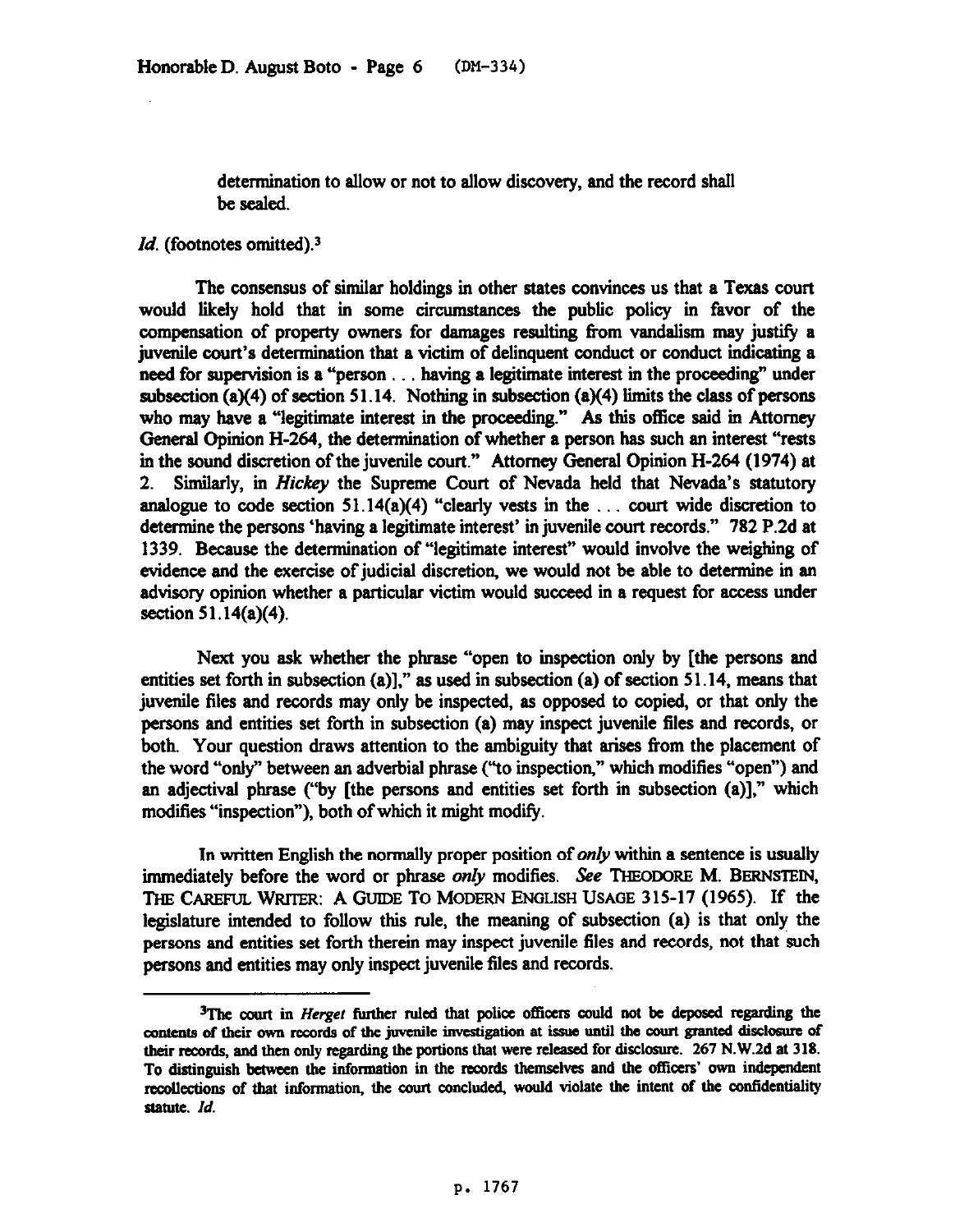This construction of subsection (a) is consistent with prior law, which provided, "Juvenile Court Records shall not be inspected by **persons** other than probation officers or other officers of the Juvenile Court unless otherwise directed by the court." V.T.C.S. art. 2338-1, § 15 (1971) (repealed by Act of May 24, 1973, 63d Leg., R.S., ch. 544, § 3, 1973 Tex. Gen. Laws 1460, 1485). "[Wlith respect to juvenile court legal and social records, the only material variation from the old law is to specify those persons who are deemed to have a legitimate interest in the proceedings such that they should have access to those records without special *leave* of the juvenile *court."* Robert 0. Dawson, *DeIinquenf Children and Chitien in Need of Supervision: Drajkm 's Comments to Title 3 of the Texas Family Code,* 5 TEX. TECH L. REV. 533-34 (1974). We therefore conclude that the word "only" in subsection (a) does not modify the phrase "'to inspection."

This conclusion does not end the inquiry into the meaning of subsection (a), however, but rather leads us to your third question:

> If the foregoing question is answered in a way that specifies that the word "only" limits the class of persons who may obtain access, does the word "inspection" . . mean that the paperwork can only be looked at. or does it permit paperwork to be copied and certified for proper purposes?

In this regard, it is important to consider that denial of access to inspect effectively constitutes denial of access to copy, for allowing access to a copy would thwart the purpose of denying access to inspect the original. A statutory grant of access to inspect, however, does not necessarily include permission to obtain a copy. Therefore, the meaning of the provision depends on whether the provision grants access to inspect or restricts access to inspect.

The legislature's purpose in enacting section 51.14(a) and its statutory predecessors was not to grant access to inspect juvenile court files and records, for the public generally has a common-law right to inspect and copy court records. See *Nixon v*. *Warner Communications, 435* U.S. 589, 597-98 (1978); *Times Herald Printing Co. v. Jones,* 717 S.W.2d 933, 936 (Tex. App.-Dallas 1986), *vacated on other grounds per curium,* 730 S.W.Zd 648 (Tex. 1987); see also Attorney General Opinion DM-166 (1992) at 3 (discussing common-law right of access to court records).4 Rather, the intention was

- **(a) a specitic, sxious and substantial interesl which clearly outweighs:** 
	- **(1) this presumption of opmless;**

<sup>&</sup>lt;sup>4</sup>In 1990 the Supreme Court of Texas adopted Texas Rule of Civil Procedure 76a, which provides that court records other than adjudicative orders and opinions, which may not be seated,

*ore presumed to be open to the general public and may be scaled only upon* a ahowing of all **of the following:**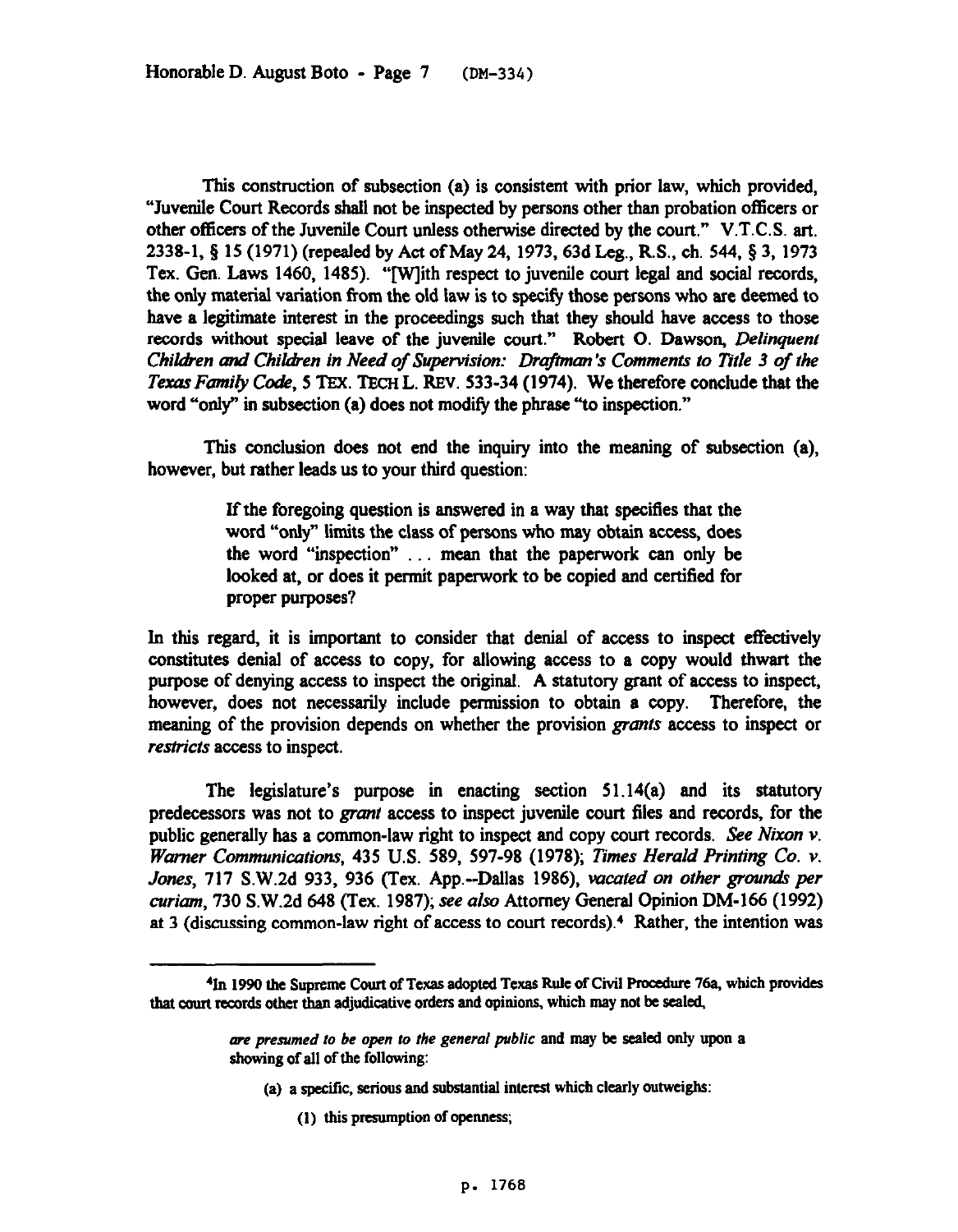to restrict access to inspect, and concomitantly to copy, juvenile records. Therefore, to the extent the provision leaves prior law undisturbed, its language does not address the question of whether copying also is permitted. We conclude that the word "inspection" does not indicate any legislative intent regarding whether records may only be inspected or may also be copied.

We further believe, however, that subsection  $(a)(4)$  does potentially limit the mode of access to records, although not for the reason that your third question suggests. As we said above, one of the purposes of sections  $51.13$  and  $51.14$  is to protect a person from the permanent stigma of an adjudication of delinquency insofar as such protection would be "consistent with the protection of the public interest." Fam. Code  $\S 51.01(3)$ . The effectuation of this purpose requires that a grant of access to records to a "person  $\dots$ having a legitimate interest" under section 51.14(a)(4) should not include permission to copy the records unless the public interest requires that the records be copied.

The public interest may require in some circumstances that a victim of delinquent conduct or conduct indicating a need for supervision have a copy of a document in a juvenile court file. If the document contains information that, in the words of the court in the *State Farm* case, "is essential and not otherwise reasonably available in" a related civil action between the victim and the juvenile, 529 So. 2d at 977, it may be within the juvenile court's discretion under section 51,14(a)(4) to issue a narrowly tailored order that permits the release of a copy but limits the use of the copy to the related action. On the other hand, if the information in the document also exists in another admissible record outside the juvenile court file or is adducible by examination of an available witness, then the court may be justified in concluding that the information is otherwise reasonably available and therefore that a copy of the information is not necessary. (Of course, we are unable to review the appropriateness of a court's exercise of discretion under section 51.14(a)(4).)

We realize that our conclusion that the public interest sometimes may justify the release of a copy of a record in a juvenile court file, in light of the facts you pose regarding the stipulation of evidence, suggests that documentary evidence that has been adduced in a juvenile court hearing may be admissible in a proceeding other than those expressly permitted under code section 51.13(b): "subsequent proceedings under  $\dots$  title [3] in which the child is a party or  $\dots$  subsequent sentencing proceedings in criminal court

(footnote continued)

(2) any probable adverse effect that sealing will have upon the general public health or safety;

(b) no less restrictive means than sealing records will adequately and effectively protect the specific interest asserted. [Emphasis added.]

Paragraph 2 of rule 76a excepts from the definition of court records "documents filed in an action originally arising under the Family Code." Paragraph 9 provides in part, "Access to documents in court files not defined as court records by this rule remains governed by existing law."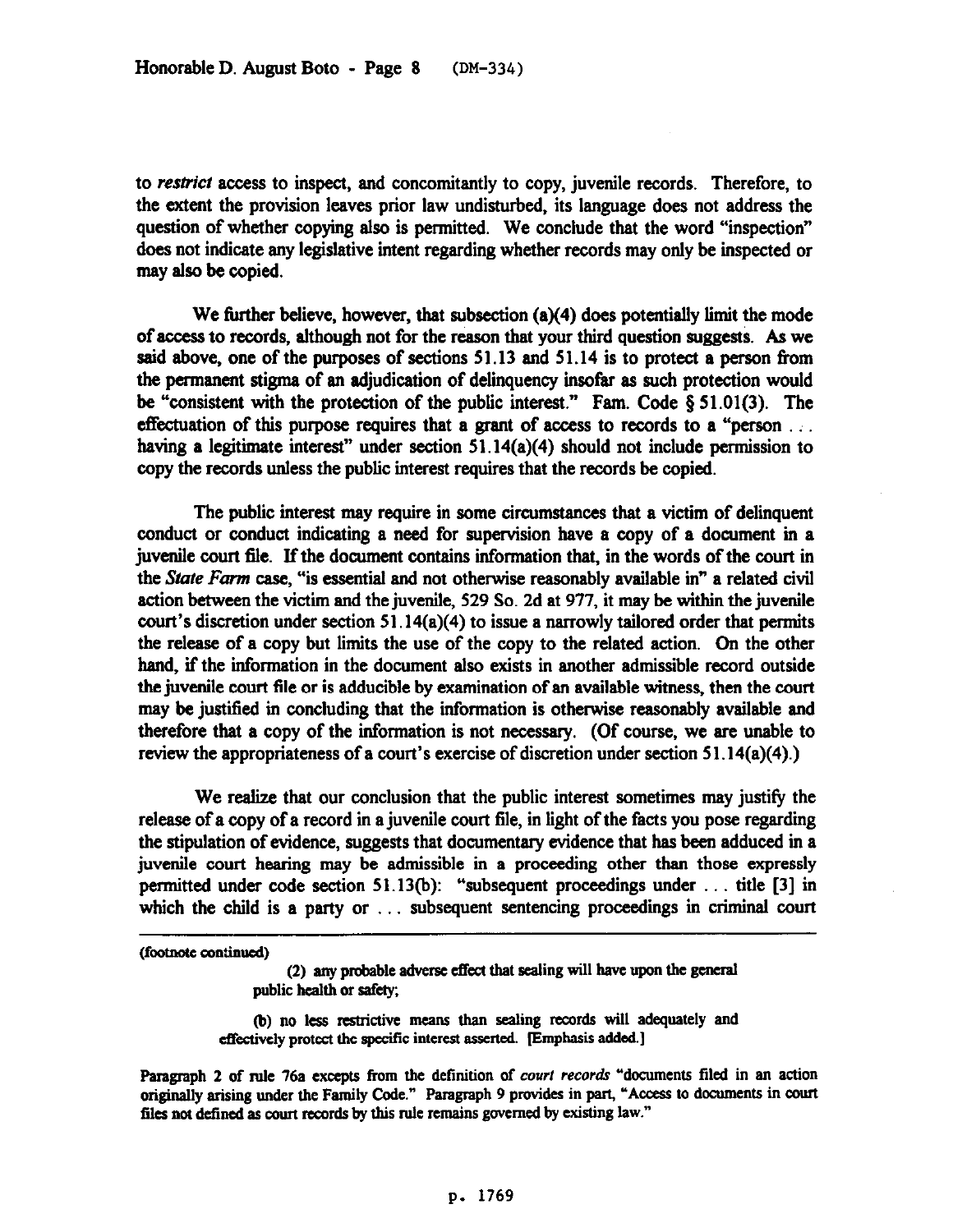against the child to the extent permitted by the Texas Code of Criminal Procedure, 1965." It is arguable, to the contrary, that section 51.13(b) bars the use of any evidence, testimonial, documentary, or real, in any proceeding other than those excepted by the statute if that evidence was offered in a juvenile court hearing.

Once again, we have found no Texas case in point, but our research has uncovered a case from another state that bears directly on the meaning of statutory language that is similar to the prohibition in section 51.13(b) against the use of "evidence adduced in a [juvenile court] hearing." *Gallegos v. Coloru&, 358* P.2d 1028 (Colo. 1960), *rev'd on other grounds*, 370 U.S. 49 (1962), was a murder conviction appeal in which the Supreme Court of Colorado dealt with the contention that a similar statute, prohibiting the use of "any evidence given in any such fiuvenile court] case,"5 barred the use of certain evidence for the reason that the same evidence had been offered in a juvenile delinquency proceeding against the defendant. *Id.* at 1032. In that case the defendant challenged the trial court's admission into evidence of the prosecutor's reading of portions of a stenographically transcribed oral statement that the defendant had made while he was in custody at a police station and that he had signed later, when be was taken to juvenile hall. *Id.* at 1030. In the statement the defendant confessed that he had attacked and robbed the decedent. *Id.* at 1031. The statement also included a written certification, above the defendant's signature, that the "statement is entirely true." *Id.* Before the decedent died, the defendant had been adjudicated delinquent for the robbery of the decedent "and [had been] sentenced to the Industrial School." *Id.* It was undisputed that the statement had been offered in evidence in the defendant's delinquency proceeding in the juvenile court. *Id.* at 1032.

The supreme court disagreed with defense counsel's contention on appeal that the reading of the statement into the record was barred by the Colorado statute merely because the statement had "formed the basis of testimony considered in the juvenile court." *Id.* The supreme court explained its disagreement as follows:

> Contrary to the contention of counsel we hold the statute to mean that a transcript of the testimony given by any witness, including the defendant, in a proceeding before the juvenile court cannot be used in any manner in a subsequent action against the child

*Gallegos v. Colorado, 358* **P. 2d 1028.1032 (Cola. 1960).** 

<sup>&</sup>lt;sup>5</sup>The court quoted the pertinent part of the Colorado statute, Colo. Rev. Stat. § 22-8-1(3) (1953), **as follows:** 

**A disposition of any child under this article, or any evidence given in any**  such case, shall not in any criminal or other cause or proceeding whatever be lawful or proper evidence against such child for any purpose excepting in **subsequent cases against the child under this article.**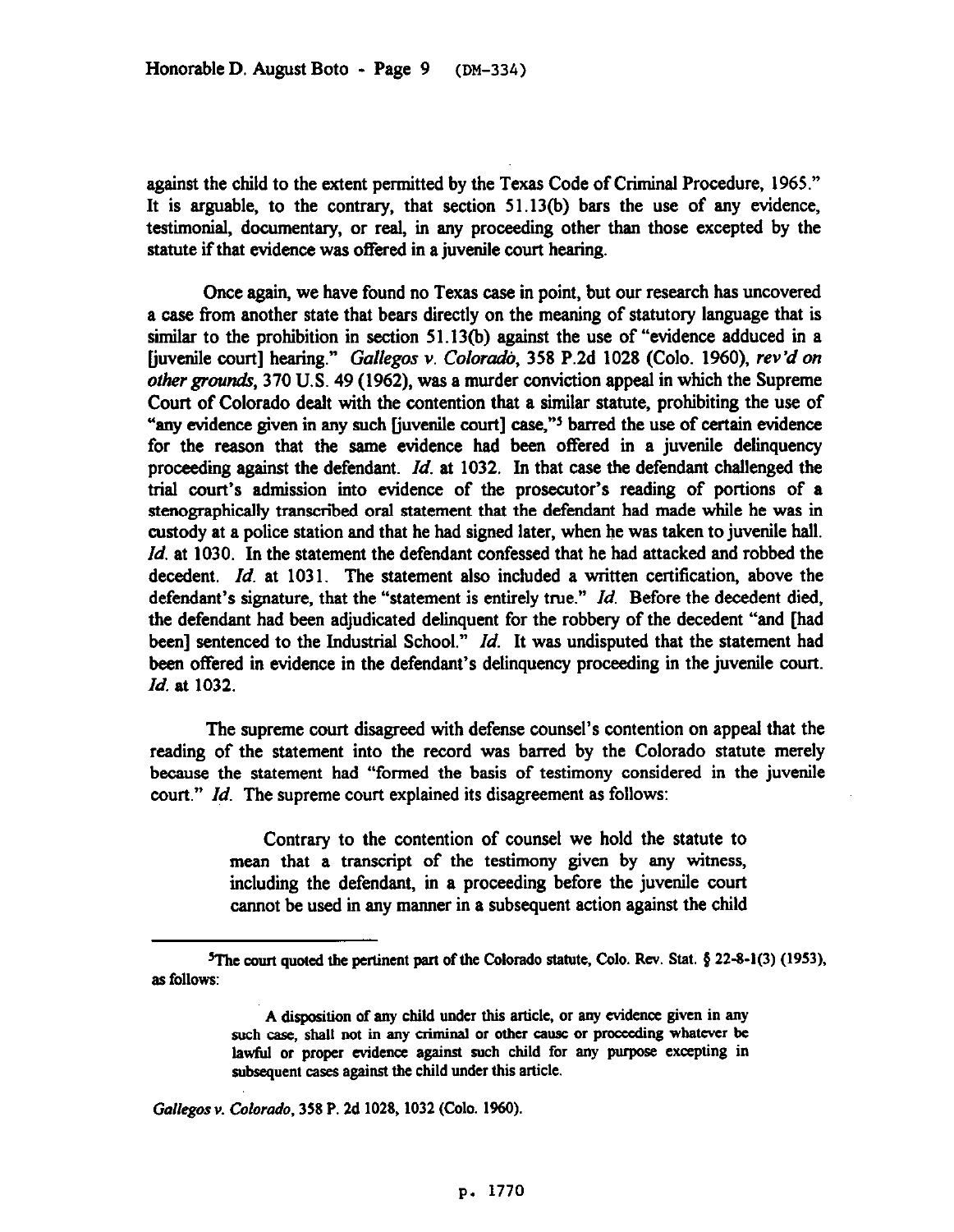alleged to be a delinquent in the juvenile proceeding. Nor can any evidence be admitted as to what a witness said in the juvenile court hearing. There is nothing in the statute to prevent the district attorney from establishing the same facts by the same witnesses and by the same real and documentary evidence that may have been used in the earlier proceeding in the juvenile court. It is only the evidence *as introduced at the hearing in the juvenile court* which cannot be used against said child in subsequent court proceedings. Ex parte Walter, 92 OklCr. 1,221 P.2d 659.

The reasons for the statute are well stated in Commonwealth ex rel. Hendrickson v. Myers, 393 Pa. 224, 144 A.2d 367, and in Volume 3, Wigmore on Evidence, section 1040. As there stated, these reasons are consistent with the interpretation we give the statute and inconsistent with the contention of counsel for defendant. It is not the purpose of the statute to foreclose from all future revelation the facts relating to conduct which formed the basis of a prior delinquency proceeding in the juvenile court. When oral testimony is offered for its intrinsic value with relation to the issue to be tried--rather than to establish what was said or done in proceedings before the juvenile court--the statute does not prevent' the giving of testimony because the same witness was previously called upon to give evidence relating to the same transaction in juvenile court proceedings. For a comparable example involving the federal rule which prevents disclosure of proceedings before a grand jury, see United States v. Interstate Dress Carriers, Inc., 2 Cir., 280 F.2d 52.

*Id.* at 1032-33.

Although the Texas courts have not decided this question, we believe it is likely that the courts would find the holding and reasoning of the Gallegos case to be persuasive. We doubt that a court would read section 51.13(b) so broadly as to bar evidence that is essential to a victim's claim for civil damages merely because the same evidence was offered in juvenile court. Such a broad construction would go beyond the rehabilitative purpose of code title 3; it would tend to excuse a person from civil accountability for injurious conduct. We believe the courts would interpret section 5 1.13(b) as not prohibiting the use of juvenile-proceeding evidence in another case when the evidence is directly relevant to a material issue in the case and the evidence is not offered "to establish what was said or done in proceedings before the juvenile court." *Id.* at 1033.

Thus, a transcript of juvenile court testimony would be inadmissible because it would show what was said in the juvenile court proceeding. *Id.* at 1032. *But cf. Daniels*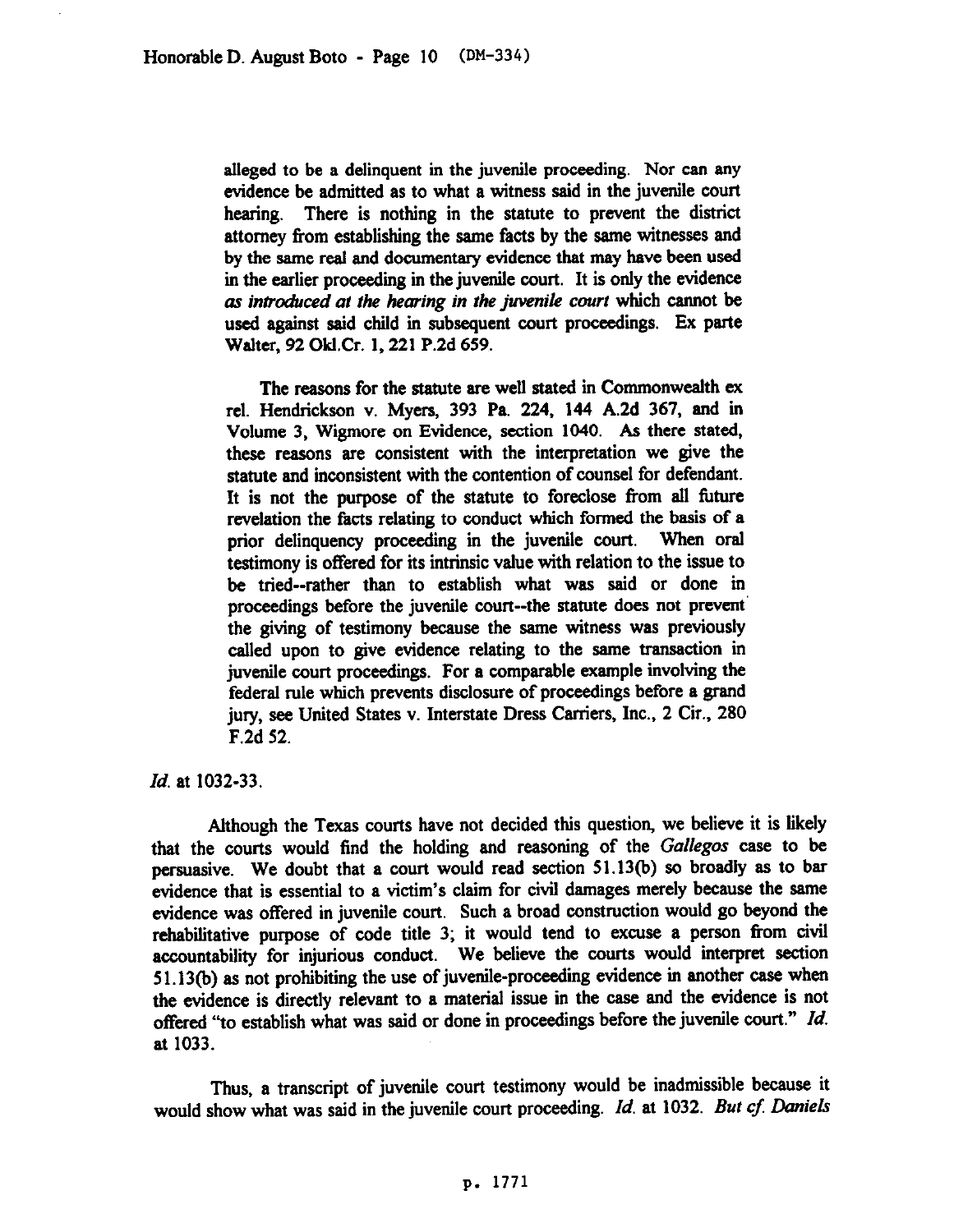v. National *Fire* Ins. Co., 394 So. 2d at 683 n.1 (quoting statute as providing that "juvenile case records shall be confidential"), 684 (extract from juvenile court hearing transcript would be admissible). Likewise, language or markings on documentary or real evidence tending to show that the evidence had been adduced in a juvenile case would be inadmissible. On the other hand, the recollection of a witness, or real or documentary evidence that does not tend to show that a person was the subject of a juvenile court proceeding, would not be barred merely because the witness had testified about the same facts or the same real or documentary evidence had been offered in a juvenile case.<sup>6</sup> Cf. *Missouri v. Owens, 582 S.W.2d 366, 376 (Mo. Ct. App. 1973) (citing Gallegos as* support for holding that Missouri statute precluding "all evidence given in [juvenile] cases" from being used in subsequent criminal or other proceedings did not prevent prosecutor from using witnesses in State's case who had testified earlier at juvenile waiver hearing on same subject matter).

Furthermore, it is not sufficient to its admissibility that the juvenile court record will not tend "to establish what was said or done in proceedings before the juvenile court," *Gallegos v. Colorado*, 358 P.2d at 1033. In addition, the record must be offered as proof of a relevant and material issue, that is, "for its intrinsic value with relation to the issue to be tried," *id.,* and not solely for the purpose of impeaching the subject of the juvenile court proceeding. Various Texas cases support this interpretation of the provision. For example, *in Hall v. State,* 145 S.W.2d 579 (Tex. App.-Fort Worth 1988, pet. ref d), the court concluded that section 51.13(b) did not prohibit the State's cross-examination of a witness in a trial for attempted murder regarding the fact of her release from reform school earlier on the day of the shooting in question, where the evidence was relevant to material issues, namely, the motive for the shooting and the underlying cause of the argument leading up to the shooting. *Id.* at 586. The court warned, however, "that the admission of a juvenile record or evidence of events occurring subsequent to a juvenile hearing would be improper, if the State was attempting to use the evidence to try to impeach the credibility of a juvenile witness." *Id.* at 583; *accord Robinson v. State*, 7 S.W.2d 571, 574 (Tex. Crim. App. 1928) (on motion for rehearing). The *court* in *Rivas v. State* noted that "it has been held that a juvenile delinquency record may not be used for impeachment of a witness because a provision of the Juvenile Act prohibits the introduction of such evidence." 501 S.W.2d at 920 (citing *Robinson v. State, 7 S.W.2d 571, and Smith v. State,* 18 S.W.Zd 1070). Similarly, the *court* **in** *Carmona v. State* cited section 51.13 for proposition that "[a] juvenile's record is ordinarily inadmissible for impeachment purposes." 670 S.W.2d at 698; cf. 3A JOHN H. WIGMORE, EVIDENCE IN TRIALS AT **COMMON** LAW 8 1040, at 1051-52 & n.11 (James H. Chadboum rev. 1970) (resuh of

we reiterate, however, that a juvenile court may have discretion under section 51.14(a)(4) to deny a copy of evidence adduced in a juvenile court proceeding-even when the evidence is relevant to a material issue in a related civil action and would not be used to show what happened in the juvenile court-if evidence of the same facts is adducible in the related civil action through the testimony of an **available witness or is otherwise reasonably available. See Slate Form, 529 So. 2d at 977.**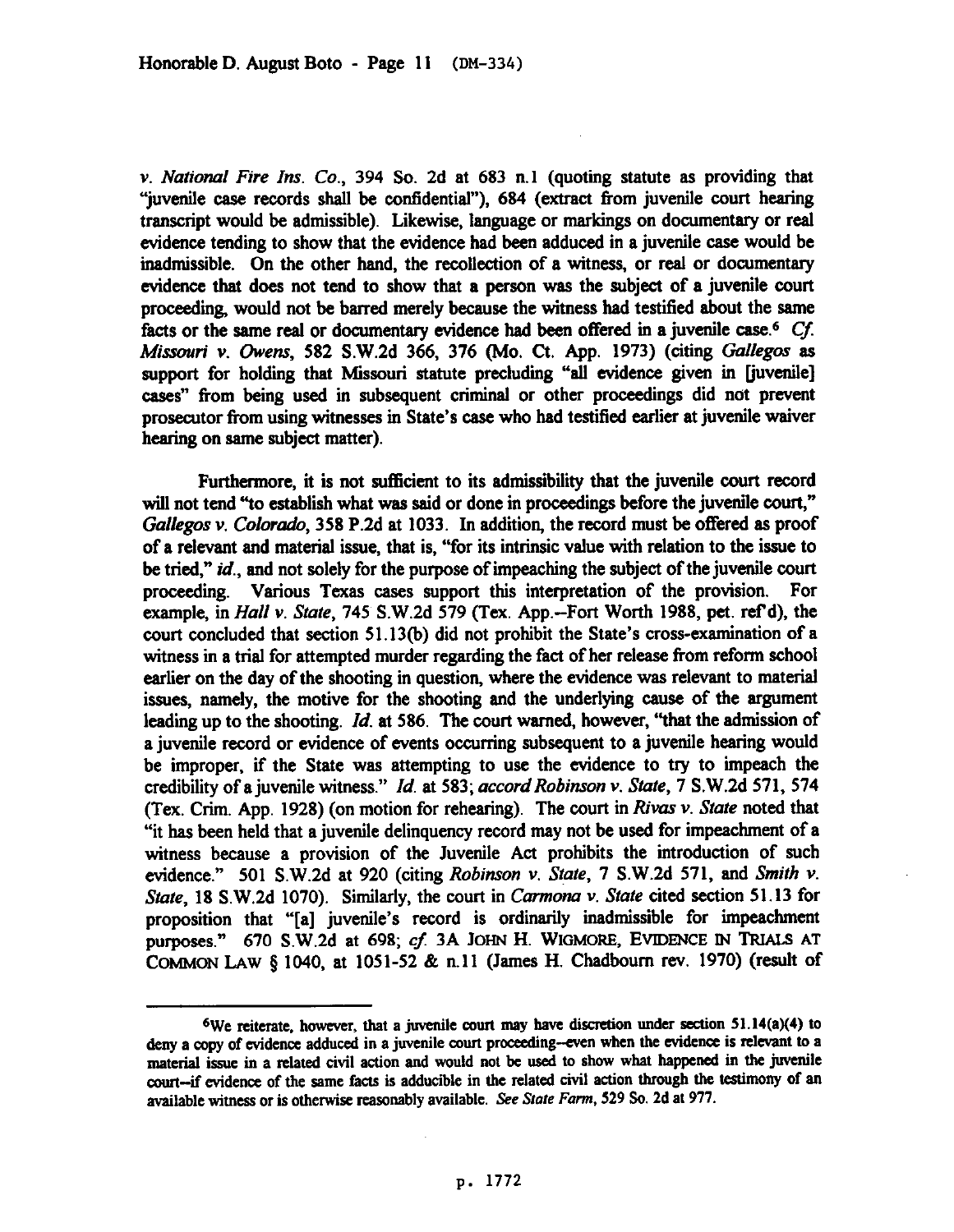usual combination in various states' juvenile court statutes of language forbidding use of juvenile court conviction in other proceedings with language forbidding use of "any evidence" given in juvenile court in other proceedings is "to forbid the discrediting of the party's testimony in any later proceeding by comparing it with the same person's testimony in the juvenile court"); see also Tex. R. Civ. Evid. 609 ("[e]vidence of juvenile adjudications is not admissible" to impeach a witness's credibility). But see Davis  $v$ . Alaska, 415 U.S. 319, 317-18 (1974) (criminal defendant has constitutional right, under Confrontation Clause of Sixth Amendment, to attempt to show bias of witness based on evidence that witness was on probation following adjudication of delinquency, notwithstanding state statute prohibiting use of juvenile court evidence in other court proceedmgs).

Finally, you ask whether "there is a vehicle which would permit the Juvenile Court to limit the use of [court file] documents for a specific purpose so as to address the right of both parties, at least to a limited degree." You do not suggest the "vehicle" that you wish us to consider. We believe, however, that section 51.14(a)(4), in granting the juvenile court discretionary control over the granting of leave to inspect documents, implicitly authorizes that court to impose limitations on such leave that will be consistent with the purposes of code title 3.7 We also note that Texas Rule of Civil Procedure 76a may provide a vehicle for obtaining an order to seal the evidence in the separate civil proceeding.

## SUMMARY

In some circumstances the public policy in favor of compensating property owners for the malicious destruction of their property may justify a juvenile court's determination that a victim of vandalism seeking access to court files and records under section 5 1,14(a)(4) of the Pamily Code for use in a civil action for damages caused by the vandalism is a "person  $\dots$  having a legitimate interest" in a proceeding adjudicating a child to have engaged in delinquent conduct or conduct indicating a need for supervision.

*<sup>7</sup>The court* **in** *Hi&y v. Eighfh Judicial Disfricf Courf, 782* **P.2d 1336, noted with approval**  certain limitations in the juvenile court's order granting the request for inspection: (1) a specification that **the district judge presiding over the negligence suit would have to review the juvenile court records in camera sod detennine which ones were relevant to the lawsuit, (2) a provision that the records would be**  used only in the district court proceeding, and (3) a reservation of subsequent decision on the part of the district court concerning the extent to which the material would be allowed to become a part of the record. *Id.* at 1337, 1339. The court concluded in light of these conditions that "the [lower] court entered an order that was narrowly tailored to safeguard society's interests in the confidentiality of Chris' juvenile records, while preserving [the administrator's] right to access information that is relevant to her cause of **action** *below." Id.* **at 1339.**